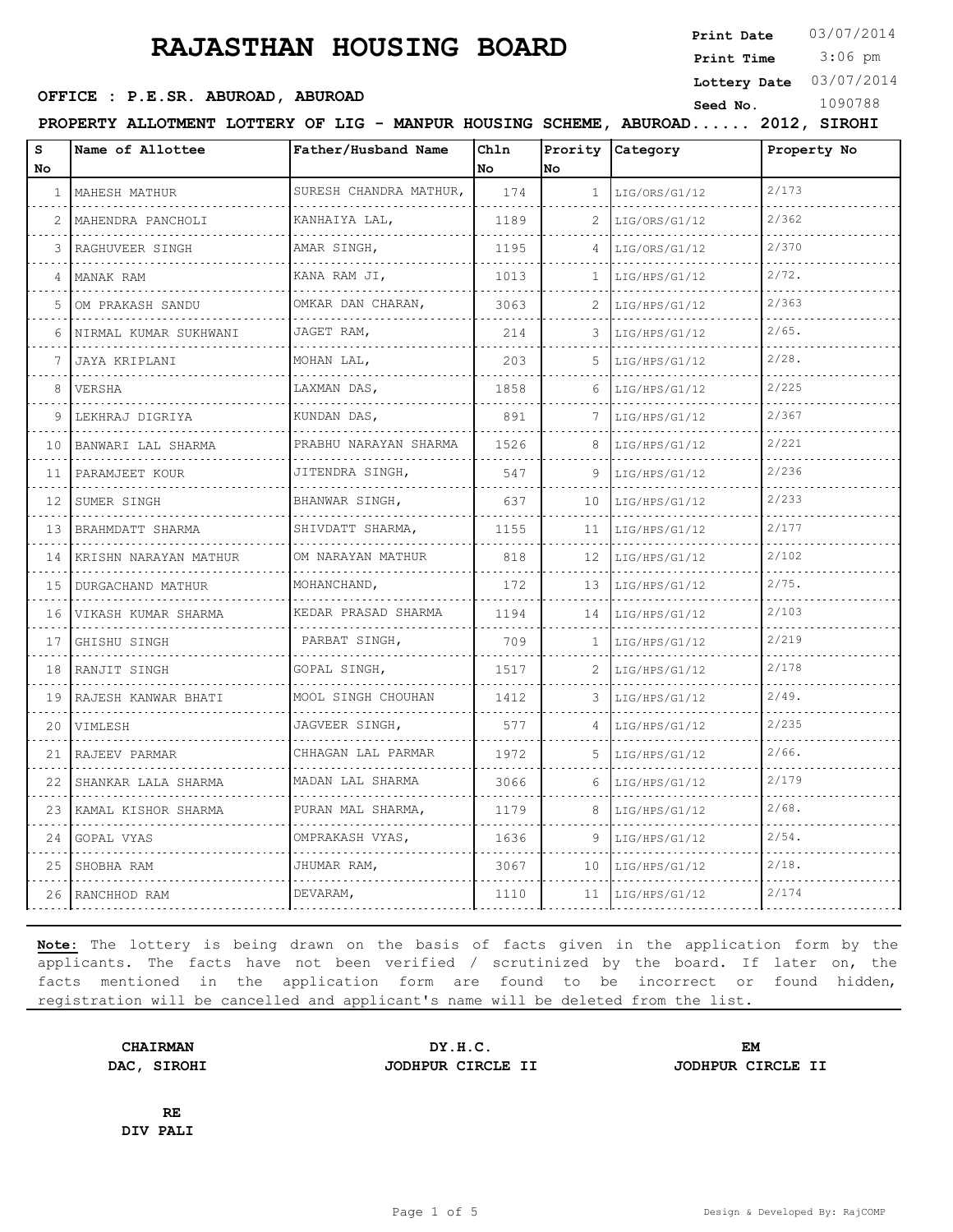**Print Date**  $03/07/2014$ 

 3:06 pm **Print Time**

**Lottery Date** 03/07/2014

**OFFICE : P.E.SR. ABUROAD, ABUROAD Seed No.** 1090788

|         | PROPERTY ALLOTMENT LOTTERY OF LIG - MANPUR HOUSING SCHEME, ABUROAD 2012, SIROHI |                          |            |              |                             |             |
|---------|---------------------------------------------------------------------------------|--------------------------|------------|--------------|-----------------------------|-------------|
| s<br>No | Name of Allottee                                                                | Father/Husband Name      | Chln<br>No | No           | Prority Category            | Property No |
|         | 27 KALPAT SINGH RATORE                                                          | BABU SINGH RATORE,       | 1170       |              | $12$  LIG/HPS/G1/12         | 2/365       |
| 28      | RAJESH SINGH                                                                    | SUKHWASI SINGH,          | 750        | $\mathbf{1}$ | LIG/ORS/G2/12               | $2/16$ .    |
| 29      | VIKASH JAISVAR                                                                  | LAXMAN SINGH,            | 274        | 3            | LIG/ORS/G2/12               | $2/44$ .    |
| 30      | RAJ SHEKHAR SRIMALI                                                             | DEVI SHANKAR SRIMALI,    | 3077       | 4            | LIG/ORS/G2/12               | 2/171       |
| 31      | BHARAT LAL AGRAWAL                                                              | .<br>LOKMAN AGRAWAL,     | 1869       | 5.           | LIG/ORS/G2/12               | 2/232       |
| 32      | DHANNARAM                                                                       | MANGARAM,                | 1214       | 6            | LIG/ORS/G2/12               | 2/369       |
| 33      | PRITHVI SINGH                                                                   | GANPAT SINGH,            | 3072       | 7            | LIG/ORS/G2/12               | 2/67.       |
|         | 34  ANJU JAIN                                                                   | SANJAY KUMAR JAIN,       | 1216       | 8            | LIG/ORS/G2/12               | $2/60$ .    |
| 35      | KAPIL SENI                                                                      | .<br>PURAN MAL SENI,     | 48         | 9            | LIG/ORS/G2/12               | 2/226       |
| 36      | PHOOL SINGH                                                                     | SUKHBEER SINGH,          | 756        | 10           | LIG/ORS/G2/12               | 2/57.       |
| 37      | KISHAN CHANDRA                                                                  | PRATAP RAM,              | 251        | 11           | LIG/ORS/G2/12               | 2/360       |
| 38      | VIKASH SHARMA                                                                   | .<br>RAMGOPAL SHARMA,    | 3079       | 13           | LIG/ORS/G2/12               | 2/175       |
| 39      | SATYA NARAYAN                                                                   | .<br>SHAMBHU DAYAL SONI, | 833        | 14           | LIG/ORS/G2/12               | $2/27$ .    |
| 40      | SHANKAR LAL                                                                     | MAGAN LAL SONI,<br>.     | 710        | 16           | LIG/ORS/G2/12               | 2/167       |
| 41      | REKHA KHANDELWAL                                                                | RAJENDRA KHANDELWAL      | 803        | 17           | LIG/ORS/G2/12               | 2/180       |
| 42      | REWANT KUMAR                                                                    | DEVARAM,                 | 1036       | 18           | LIG/ORS/G2/12               | $2/46$ .    |
| 43      | USHA KHUBCHANDANI                                                               | TIRATH DAS,              | 842        | 19           | LIG/ORS/G2/12               | 2/216       |
|         | 44 MANISHA                                                                      | OM PRAKASH,              | 1963       | 20           | LIG/ORS/G2/12               | 2/168       |
| 45      | KRISHAN KUMAR                                                                   | RATAN LAL,               | 861        | 21           | LIG/ORS/G2/12               | 2/224       |
| 46      | BHAVIKA KULWAL                                                                  | GOVIND MOHAN KULWAL,     | 1529       |              | $22$  LIG/ORS/G2/12         | $2/43$ .    |
| 47      | YOGESH YADAV                                                                    | R K YADAV,               | 771        | 2            | LIG/HPS/G2/12               | $2/13$ .    |
| 48      | SANGRAM SINGH                                                                   | SAWAI SINGH,             | 1646       | 3            | LIG/HPS/G2/12               | $2/21$ .    |
| 49      | SURESH RAWAL                                                                    | CHHAGANLAL RAWAL,        | 708        | 4            | LIG/HPS/G2/12               | $2/26$ .    |
| 50      | DEEPCHAND GEHLOT                                                                | GHISALAL GEHLOT,         | 338        | 5.           | LIG/HPS/G2/12               | $2/63$ .    |
| 51      | OMPRAKASH SUJWANI                                                               | PARASRAM SUJWANI,        | 2          | 6            | LIG/HPS/G2/12               | 2/231       |
|         | 52   HARISH KUMAR SAJWANI                                                       | RAMCHANDRA,              | 707        |              | $7 \mid$ LIG/HPS/G2/12<br>. | 2/222       |
|         |                                                                                 |                          |            |              |                             |             |

**Note:** The lottery is being drawn on the basis of facts given in the application form by the applicants. The facts have not been verified / scrutinized by the board. If later on, the facts mentioned in the application form are found to be incorrect or found hidden, registration will be cancelled and applicant's name will be deleted from the list.

**CHAIRMAN DY.H.C. EM DAC, SIROHI JODHPUR CIRCLE II JODHPUR CIRCLE II**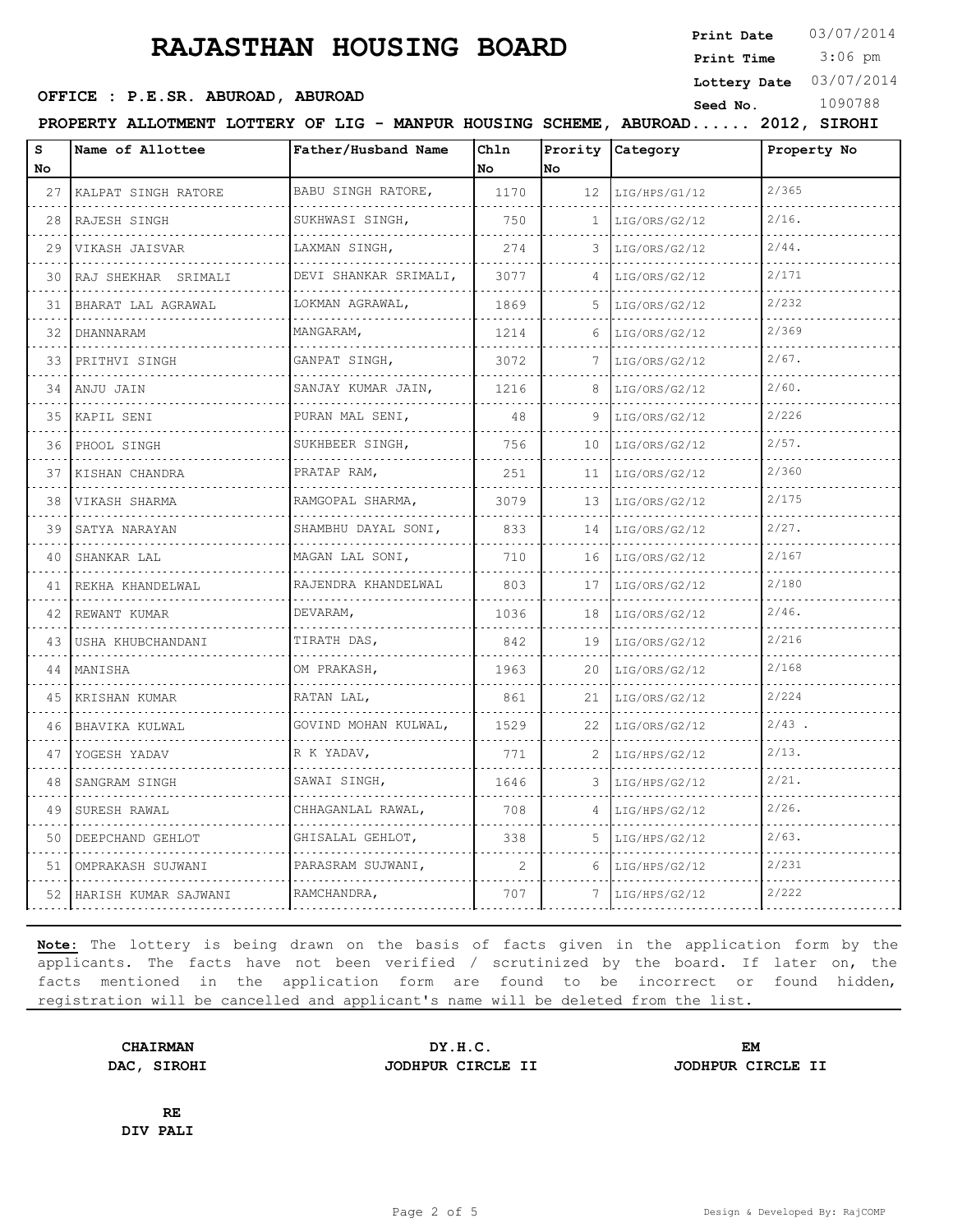**Print Date**  $03/07/2014$ 

 3:06 pm **Print Time**

**Lottery Date** 03/07/2014

## **OFFICE : P.E.SR. ABUROAD, ABUROAD Seed No.** 1090788

**PROPERTY ALLOTMENT LOTTERY OF LIG - MANPUR HOUSING SCHEME, ABUROAD...... 2012, SIROHI**

| s<br>No | Name of Allottee      | Father/Husband Name         | Chln<br>No. | No | Prority Category | Property No |
|---------|-----------------------|-----------------------------|-------------|----|------------------|-------------|
| 53      | KHUDABAKHSA           | AKBAR KHAN,                 | 592         | 8  | LIG/HPS/G2/12    | $2/70$ .    |
| 54      | MUKESH AGRAWAL        | NATHULAL AGRAWAL,           | 565         | 9  | LIG/HPS/G2/12    | $2/61$ .    |
| 55      | SANJAY KUMAR GOYAL    | MADANLAL GOYAL,             | 183         | 11 | LIG/HPS/G2/12    | 2/165       |
| 56      | JITENDRA BANJARA      | BHANWAR LAL BANJARA,        | 420         | 12 | LIG/HPS/G2/12    | 2/218       |
| 57      | CHAMPATLAL MEWADA     | .<br>DHANNALAL MEWADA,      | 3084        | 13 | LIG/HPS/G2/12    | 2/374       |
| 58      | DHALURAM              | SADHURAM,                   | 1126        | 14 | LIG/HPS/G2/12    | $2/24$ .    |
| 59      | KANHAIYA LAL VAGHVANI | GORDHAN LAL                 | 609         | 15 | LIG/HPS/G2/12    | 2/59.       |
| 60      | HARSHA KRIPLANI       | VIJAY KRIPLANI,             | 236         | 17 | LIG/HPS/G2/12    | 2/366       |
| 61      | DEEPARAM              | SONAJI                      | 3130        | 18 | LIG/HPS/G2/12    | $2/15$ .    |
| 62      | ATISH KUMAR VYAS      | THAWER CHAND VYAS,<br>.     | 872         | 19 | LIG/HPS/G2/12    | $2/64$ .    |
| 63      | SATYANARAYAN KUMAWAT  | CHHOTULAL KUMAWAT,          | 718         | 20 | LIG/HPS/G2/12    | $2/48$ .    |
| 64      | DEVI LAL BANJARA      | LALAJI,                     | 659         | 21 | LIG/HPS/G2/12    | 2/229       |
| 65      | HIMANSHU CHHIPA       | NARAYAN LAL,                | 3140        | 22 | LIG/HPS/G2/12    | $2/50$ .    |
| 66      | DEEPAK KUMAR          | HARIRAM,                    | 116         | 23 | LIG/HPS/G2/12    | $2/22$ .    |
| 67      | MANJU SHARMA          | GIRIRAJ PRASAD SHARMA,<br>. | 1217        | 24 | LIG/HPS/G2/12    | 2/220       |
| 68      | FAJRUL KHAN           | SABIBUL KHAN,<br>.          | 1374        | 26 | LIG/HPS/G2/12    | $2/56$ .    |
| 69      | BHEEM SINGH NEGI      | GUNDAR SINGH,               | 727         | 27 | LIG/HPS/G2/12    | 2/364       |
| 70      | LEELA KUMARI<br>.     | HARISH KUMAR MEGHWAL,<br>.  | 715         | 1  | LIG/ORS/G4/12    | 2/234       |
| 71      | SANGITA CHUNDAWAT     | INDRA CHAND                 | 1900        | 2  | LIG/ORS/G4/12    | 2/228       |
| 72      | CHANCHAL              | VIJAY SANKHALA,             | 3152        | 3  | LIG/ORS/G4/12    | 2/166       |
| 73      | YOGESH KUMAR SINDAL   | RAVI SHANKAR SINDAL,<br>.   | 678         | 4  | LIG/ORS/G4/12    | $2/45$ .    |
| 74      | SHIVRAM               | SANWALRAM,                  | 3153        | 5. | LIG/ORS/G4/12    | 2/237       |
| 75      | PUKHRAJ BAMNIYA       | BHABHOOT MAL BAMNIYA,       | 1022        | 6  | LIG/ORS/G4/12    | 2/373       |
| 76      | MANISH CHOUHAN        | BADRILAL CHOUHAN,           | 300         | 7  | LIG/ORS/G4/12    | 2/170       |
| 77      | NARENDRA KUMAR        | BABULAL,                    | 870         | 8  | LIG/ORS/G4/12    | $2/20$ .    |
| 78      | JITENDRA KUMAR        | RAMDAYAL BAIRWA,            | 31          | 9  | LIG/ORS/G4/12    | $2/58$ .    |

**Note:** The lottery is being drawn on the basis of facts given in the application form by the applicants. The facts have not been verified / scrutinized by the board. If later on, the facts mentioned in the application form are found to be incorrect or found hidden, registration will be cancelled and applicant's name will be deleted from the list.

**DAC, SIROHI JODHPUR CIRCLE II JODHPUR CIRCLE II**

**CHAIRMAN DY.H.C. EM**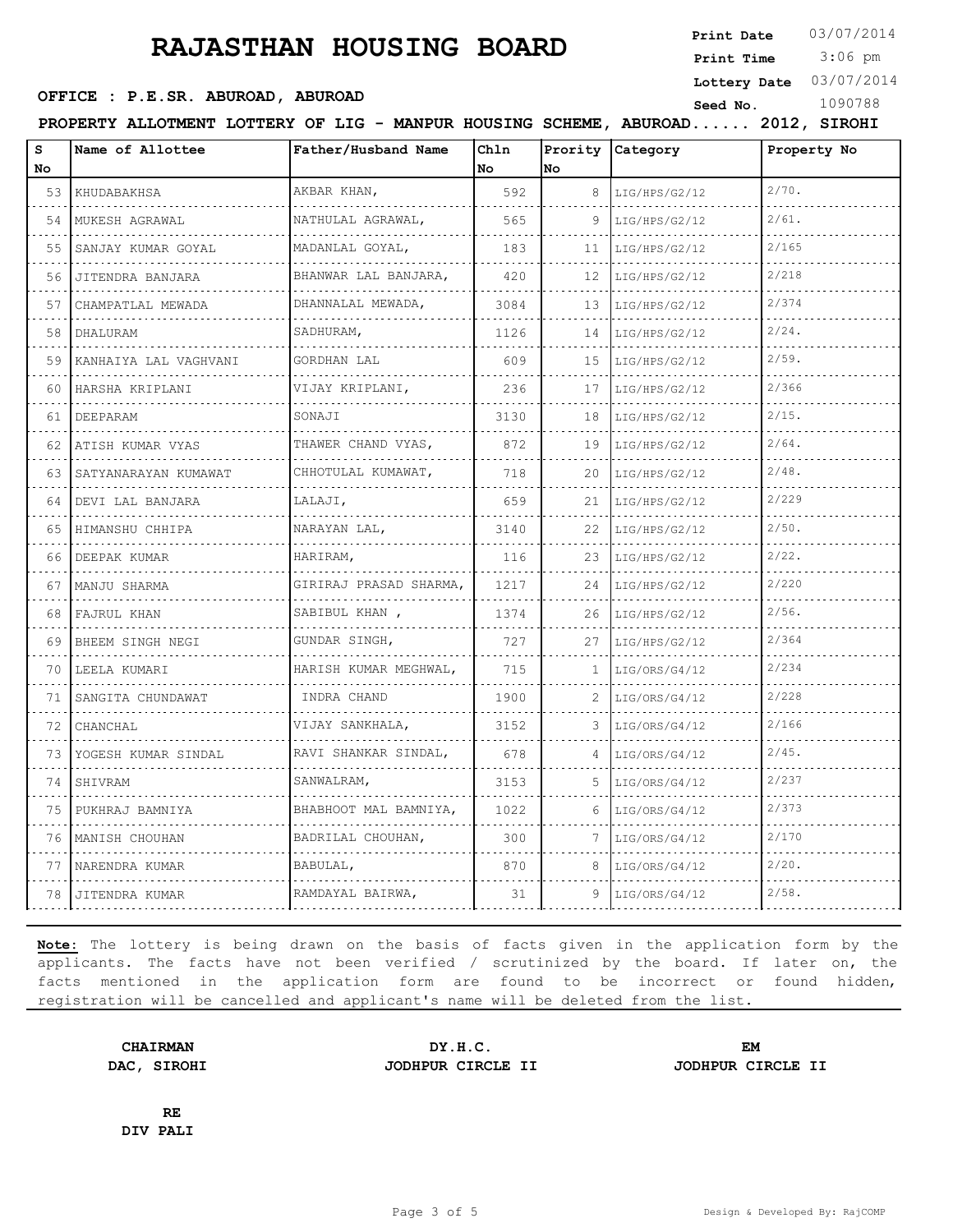**Print Date**  $03/07/2014$ 

 3:06 pm **Print Time**

**Lottery Date** 03/07/2014

## **OFFICE : P.E.SR. ABUROAD, ABUROAD Seed No.** 1090788

**PROPERTY ALLOTMENT LOTTERY OF LIG - MANPUR HOUSING SCHEME, ABUROAD...... 2012, SIROHI**

| s<br>No | Name of Allottee    | Father/Husband Name     | Ch1n<br>No | No           | Prority Category | Property No |
|---------|---------------------|-------------------------|------------|--------------|------------------|-------------|
| 79      | BHUPENDRA KUMAR     | RADHESHYAM,             | 1958       | $\mathbf{1}$ | LIG/HPS/G4/12    | $2/53$ .    |
| 80      | JAYPRAKASH          | CHHAGAN LAL,            | 778        | 2            | LIG/HPS/G4/12    | 2/181       |
| 81      | VINOD KUMAR GANGWAL | JITENDRA KUMAR          | 295        | 4            | LIG/HPS/G4/12    | 2/371       |
| 82      | HARISH KUMAR        | GAMNARAM,               | 839        | 5            | LIG/HPS/G4/12    | 2/359       |
| 83      | GOURAV KUMAR DABGAR | SHAMBHU LAL,            | 1260       | 6            | LIG/HPS/G4/12    | 2/217       |
| 84      | JITENDRA KUMAR      | SAMRATH KUMAR BAMNIYA,  | 1322       |              | LIG/HPS/G4/12    | 2/372       |
| 85      | MUKESH KUMAR        | .<br>CHUNILAL,          | 1717       | 8            | LIG/HPS/G4/12    | $2/55$ .    |
| 86      | RAJEEV MARU         | SANKLESHVER MARU,       | 3157       | 9            | LIG/HPS/G4/12    | 2/19.       |
| 87      | HARBHAJAN SINGH     | JAGDISH SINGH,          | 1777       | 10           | LIG/HPS/G4/12    | $2/47$ .    |
| 88      | DIVYA MEENA         | .<br>FULCHAND MEENA,    | 801        | 1            | LIG/ORS/G5/12    | 2/223       |
| 89      | PRAVEEN MEENA       | FULCHAND MEENA,         | 802        | 2            | LIG/ORS/G5/12    | 2/227       |
| 90      | SHANTI DEVI MEENA   | SARDAR DINGH MEENA,     | 3172       | 3            | LIG/ORS/G5/12    | $2/52$ .    |
| 91      | SUNITA MEENA        | .<br>SANJAY MEENA,      | 3171       | 4            | LIG/ORS/G5/12    | 2/368       |
| 92      | SAHIBARAM           | BHOLARAM,               | 716        | 5.           | LIG/ORS/G5/12    | $2/51$ .    |
| 93      | DHAPU DEVI MEENA    | BHAGUTA RAM MEENA,      | 3173       | 6            | LIG/ORS/G5/12    | $2/25$ .    |
| 94      | .<br>DEEPAK KUMAR   | .<br>RAMESH KUMAR RANA, | 555        | $\mathbf{1}$ | LIG/HPS/G5/12    | $2/14$ .    |
| 95      | RAMESH KUMAR        | CHHOGAJI,               | 407        | 3            | LIG/HPS/G5/12    | 2/169       |
| 96      | ASHOK KUMAR         | RAMESH CHANDRA,         | 1614       | 4            | LIG/HPS/G5/12    | $2/23$ .    |
| 97      | MANOJ ALIKA         | MAGANLAL,               | 1156       | 5            | LIG/HPS/G5/12    | $2/62$ .    |
| 98      | HITESH              | BABULAL,                | 1913       | 6            | LIG/HPS/G5/12    | 2/69.       |
| 99      | MUKESH KUMAR        | RANMJILAL,              | 546        |              | LIG/HPS/G5/12    | 2/172       |
| 100     | KUSUM LATA          | LALARAM,                | 1916       | 8            | LIG/HPS/G5/12    | 2/176       |
| 101     | GAYAD SINGH         | CHHEL SINGH ,           | 111        | 1.           | LIG/ORS/G8/12    | 2/230       |
| 102     | REKH SINGH          | TUHIRAM,                | 1882       | 1            | LIG/HPS/G8/12    | $2/17$ .    |
| 103     | MADAN SINGH PANWAR  | NAINU RAM PANWAR,       | 1738       | 2            | LIG/HPS/G8/12    | 2/42        |
| 104     | SAKUNTALA CHADDA    | VEDPRAKASH CHADDA,      | 239        | 1            | LIG/HPS/G9/12    | 2/29.       |

**Note:** The lottery is being drawn on the basis of facts given in the application form by the applicants. The facts have not been verified / scrutinized by the board. If later on, the facts mentioned in the application form are found to be incorrect or found hidden, registration will be cancelled and applicant's name will be deleted from the list.

**DAC, SIROHI JODHPUR CIRCLE II JODHPUR CIRCLE II**

**CHAIRMAN DY.H.C. EM**